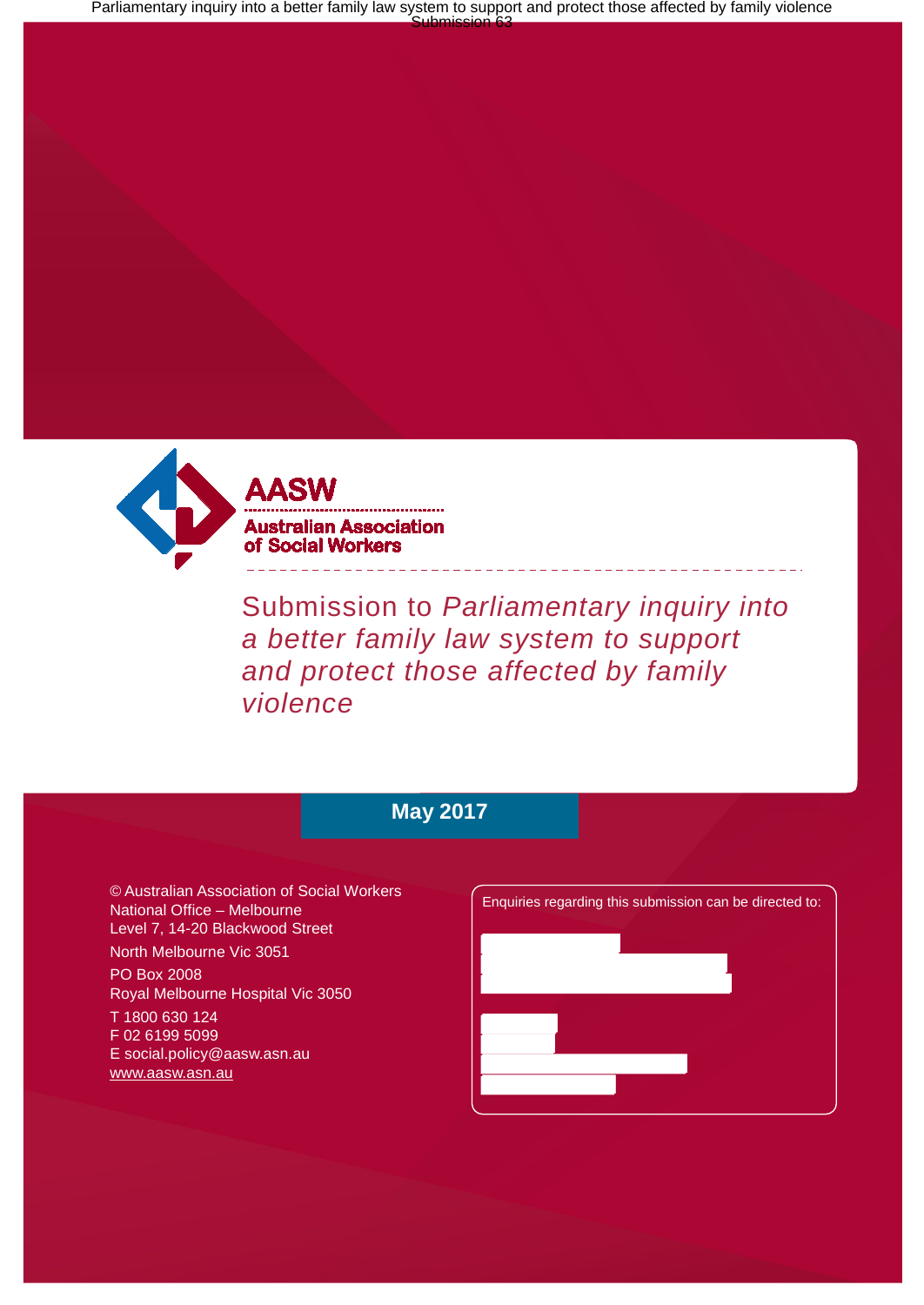Parliamentary inquiry into a better family law system to support and protect those affected by family violence Submission 63

#### **Introduction**

### **Who we are**

**The Australian Association of Social Workers (AASW) is the professional body representing almost 10,000 social workers throughout Australia.** 

**We set the benchmark for professional education and practice in social work and have a strong voice on matters of social inclusion, social justice, human rights and issues that impact upon the quality of life of all Australians, including family violence.**

#### **The social work profession**

Social work is a tertiary-qualified profession recognised nationally and internationally that supports individuals, families, groups and communities to improve their wellbeing. Principles of social justice, human rights, collective responsibility and respect for diversity are central to the profession and are underpinned by theories of social work, social sciences, humanities and Indigenous knowledge. Social workers consider the relationship between biological, psychological, social and cultural factors and how they impact on a person's health, wellbeing and development. Accordingly, social workers maintain a dual focus in both assisting with and improving human wellbeing and identifying and addressing any external issues (known as systemic or structural issues) that may have a negative impact, such as inequality, injustice and discrimination.

Social workers are integral to the delivery of support and intervention services for victims and survivors of family violence. In their practice, social workers believe that everyone has a right to live free from fear and violence in their home and broader society. The scope of social work practice includes counselling, crisis interventions, group work, consultation, coordination and case management, and community development, as well as policy development, research, evaluation and advocacy. Above all, social workers are deeply committed to challenging family violence at both an individual and systemic level, with the aim of minimising its profound, long-lasting impacts.

The AASW welcomes the opportunity to make a submission and commends the Government's recognition of family violence as an issue of urgent public attention and action.

### **The AASW's position on family violence**

The AASW takes the view that family violence is a gendered crime and human rights abuse that is highly prevalent but preventable. Violence against women is recognised as the most pervasive, yet least recognised, human rights abuse in the world.

The AASW understands that while family violence affects many members of society, it is a gendered crime most commonly perpetrated by men against women and children.<sup>[1](#page-1-0)</sup> It is this form of family violence that is the key focus of most social workers' practice in this field.

The AASW endorses Domestic Violence Victoria's definition, identifying family violence as:

*…a pervasive, life-threatening crime that impacts on thousands of women and children with serious physical, psychological and economic effects. Family violence includes not only physical assaults but also an array of power and control tactics used along in concert with one another… Family violence can occur within any intimate relationship, age and ethnicity. While it can be perpetuated by any member of a family against another, it is more likely to be perpetrated by men (predominately by a woman's current or ex-*

<span id="page-1-0"></span> <sup>1</sup> http://anrows.org.au/sites/default/files/Violence-Against-Australian-Women-Key-Statistics.pdf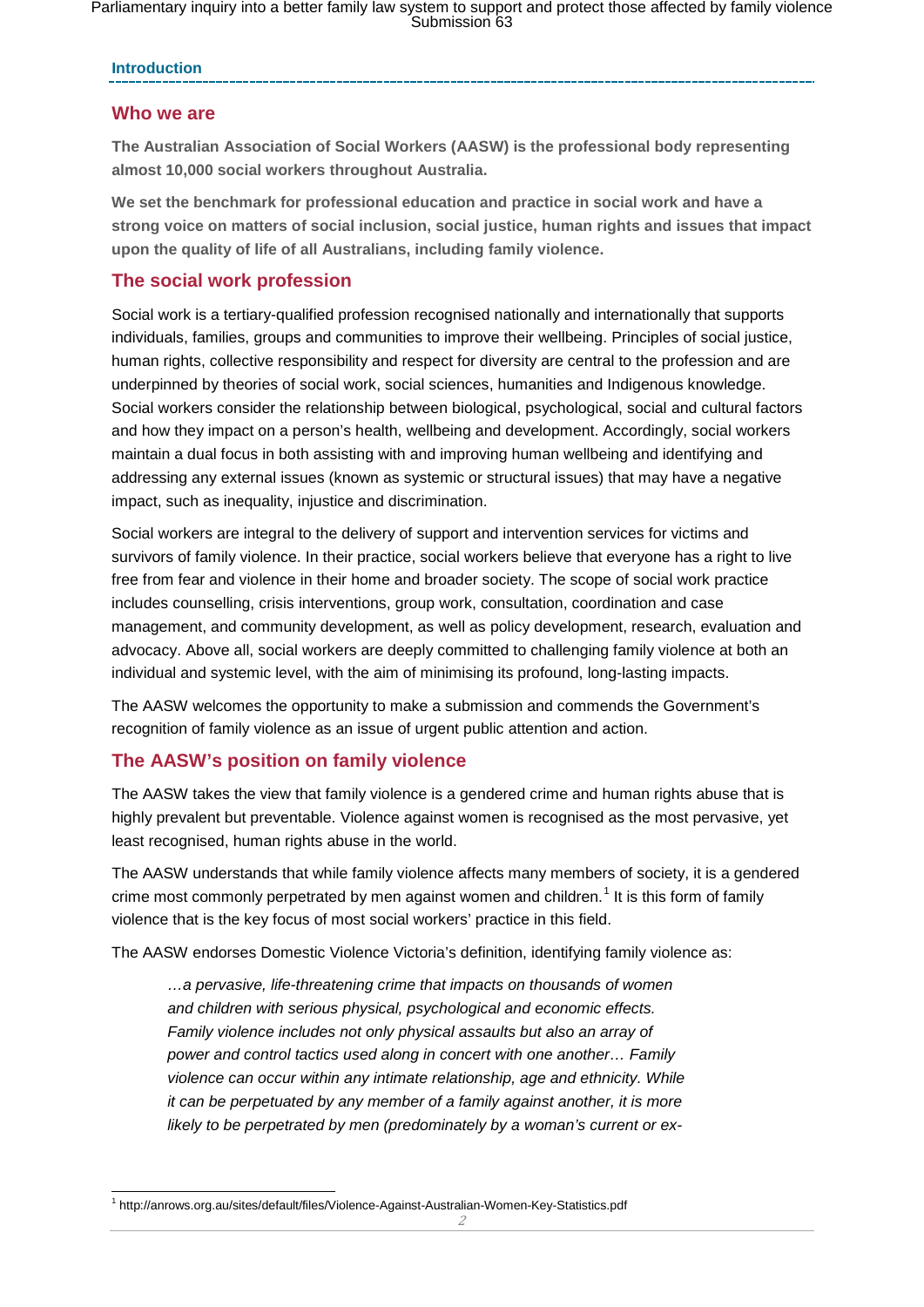Parliamentary inquiry into a better family law system to support and protect those affected by family violence Submission 63

## *partner) against women and children.* [2](#page-2-0) [3](#page-2-1)

Social workers understand that some women are more vulnerable to becoming victims of family violence based on factors such as age, Indigenous identity, location, disability, ethnicity, and English language abilities.<sup>[4](#page-2-2)</sup> The causes of family violence are complex and include individual, environmental, cultural and social factors, such as gender inequality and community attitudes towards women.

As a fundamental cause of violence against women, gender inequality is reflected across all aspects of a woman's life. Women experience a range of disadvantages, including lower incomes, poor health and wellbeing outcomes across the lifespan as consequences of not only violence but structural discrimination based on their gender. Discrimination based on gender has been widely documented in a range of structural settings, such as unequal economic, social and political power between men and women. Although acknowledging other forms of violence, the predominant societal issue is one of violence against women. Violence against women is prevalent and preventable and has detrimental impacts on women, children, men, communities and the broader society. These impacts have a direct cost at a personal, family, community, societal and economic level. The psychological costs of these traumas are immeasurable but may include mental health disorders, attachment issues, behavioural difficulties, drug and alcohol use, and fractured family relationships.

Social workers understand that addressing and challenging violence against women will benefit society as a whole. Accordingly, the social work profession has a critical role in addressing and responding to family violence at an individual and structural level, regardless of the context of practice.

#### **Our response**

- 1.1 The AASW supports any reform that ensures that the family law system can more quickly and effectively ensure the safety of people who are or may be affected by family violence. We believe this needs to be achieved through the education and ongoing training of all court staff on the complexity of family violence and supports procedural change that assumes a zerotolerance approach to breaches and aims to increase protections for victims of family violence.
- 1.2 The AASW has continuously argued for significant reform of family law system including legislation, processes and procedures to be more sensitive to and reflective of the complexities of family violence, including a significant increase in Legal Aid and community legal services funding and access for victims of family violence. Central to this is an ongoing commitment to adequately resource court support services, including social workers, to make sure the courts are not perpetuating the abuse.
- 1.3 The Family Court is where family violence is frequently revealed, yet the court system does not consistently appear to understand the complexities of the dynamics and the nuances of coercive control. Systems abuse occurs in non-family violence court processes as well as domestic and family proceedings. Perpetrators continue to control victims in many ways through court processes. The failure of the courts and legal system to adequately intervene perpetuates and complies with continuing abuse at the systemic level. A significant review of the court system is required to ensure the signs, impacts, and complexities of family violence are recognised and responded to.

<span id="page-2-0"></span> <sup>2</sup> http://www.dvvic.org.au/

<sup>&</sup>lt;sup>3</sup> Also see

<span id="page-2-1"></span>http://www.legislation.vic.gov.au/Domino/Web\_Notes/LDMS/PubStatbook.nsf/f932b66241ecf1b7ca256e92000e23be/083D69E C540CD748CA2574CD0015E27C/\$FILE/08-52a.pdf <sup>4</sup> http://www.aph.gov.au/About\_Parliament/Parliamentary\_Departments/Parliamentary\_Library/pubs/BN/2011-2012/DVAustralia

<span id="page-2-2"></span>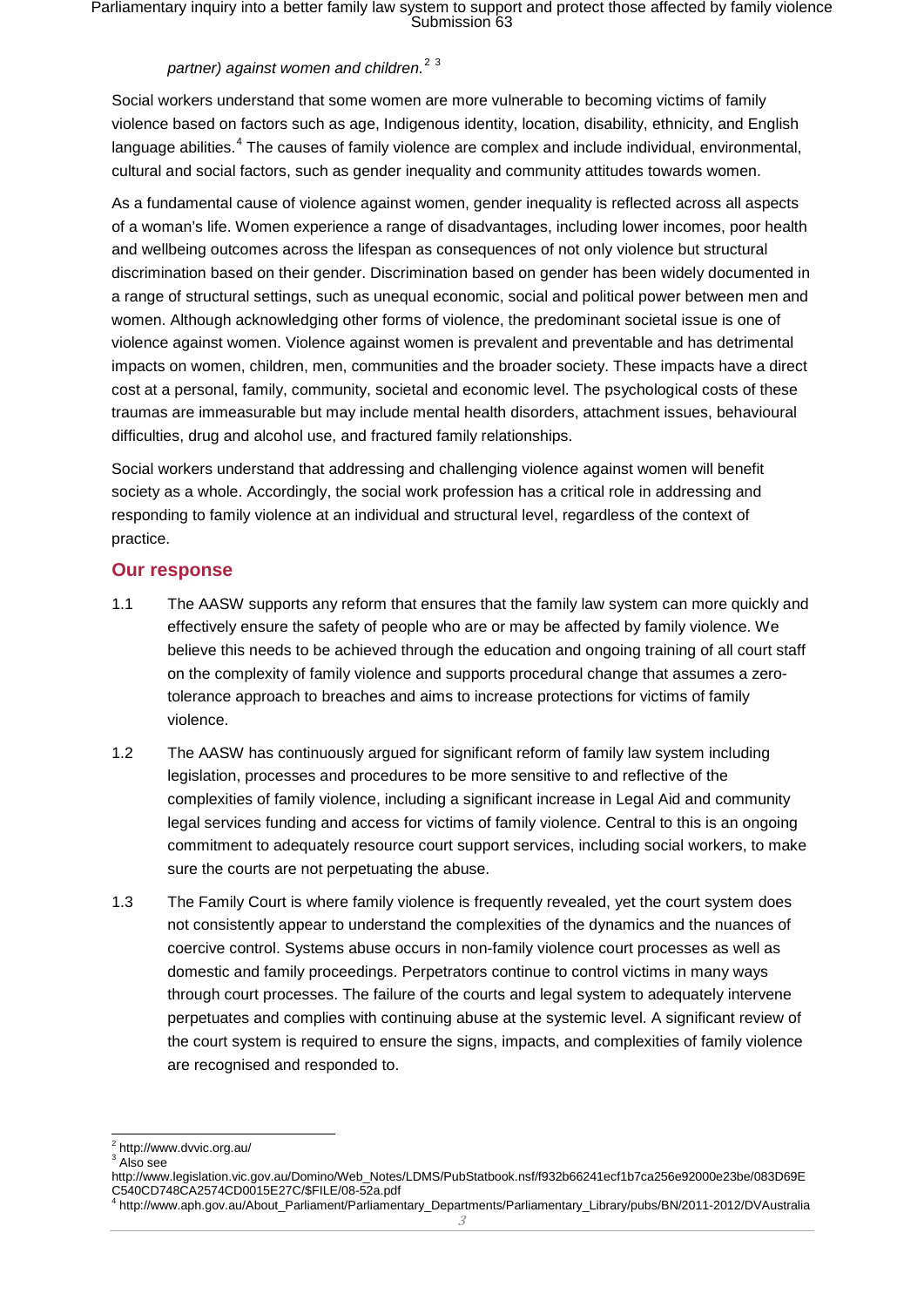Parliamentary inquiry into a better family law system to support and protect those affected by family violence Submission 63

- 1.4 Greater training in family violence for all court staff is of the utmost importance. Identifying family violence and knowing how to intervene is a complex issue that requires significant understanding and awareness of its intricacies by all judicial and court staff. We welcome the recent increased focus on training but it would need to be continuous and developed and implemented by highly qualified professionals, such as accredited social workers, with significant knowledge and experience in understanding the complex and various factors that contribute to family violence.
- 1.5 The courts further perpetuate family violence and abuse when victims are unable to access adequate legal support and advice. Women and children must be protected, supported, and assisted through legal processes that can be lengthy, abusive and traumatic. Court processes are utilised to abuse and control in contested cases and in custody cases. Limited financial Legal Aid and community legal resources often lead women to represent themselves against perpetrators who frequently have greater economic resources and therefore access to legal representation. Due in part to poor funding and restrictive eligibility requirements, the amounts of Legal Aid are so limited that it is difficult for victims to access adequate representation. This allows the perpetrator to use the family court processes to further abuse the victim. The lack of adequate legal support is not only discriminatory, but further entrenches the violence and abuse that victims are trying to escape.
- 1.6 As we have identified in previous submissions, there is an ongoing government responsibility to address discrimination in all forms. Governments need to adopt a zero-tolerance position regarding violence towards women. This needs to be reflected in laws and policies that are accompanied by swift and immediate sanctions for occurrences of violence and enforced by penalties for breaches. This should specifically include policing and the courts. To begin to address these larger structural issues governments need to adequately fund the overall service system that responds to women and children who experience family violence and the social needs generated by it, including family violence services, sexual assault services, health services, judiciary, law enforcement, men's behaviour change programs, and housing services. Additionally, governments need to adequately fund primary, secondary and tertiary programs across a range of settings so that the work of preventing violence against women is integrated into all levels of society. Above all, there is a significant need for governments to show leadership in the educational, behavioural and attitudinal change that is desperately needed to address this national emergency.
- 1.7 Reform of the family law system is key. Any change in policy and processes must be matched with a significant investment in Legal Aid and community legal services and being accompanied by major investments in associated social support services, including housing.

Submitted for and on behalf of the Australian Association of Social Workers Ltd